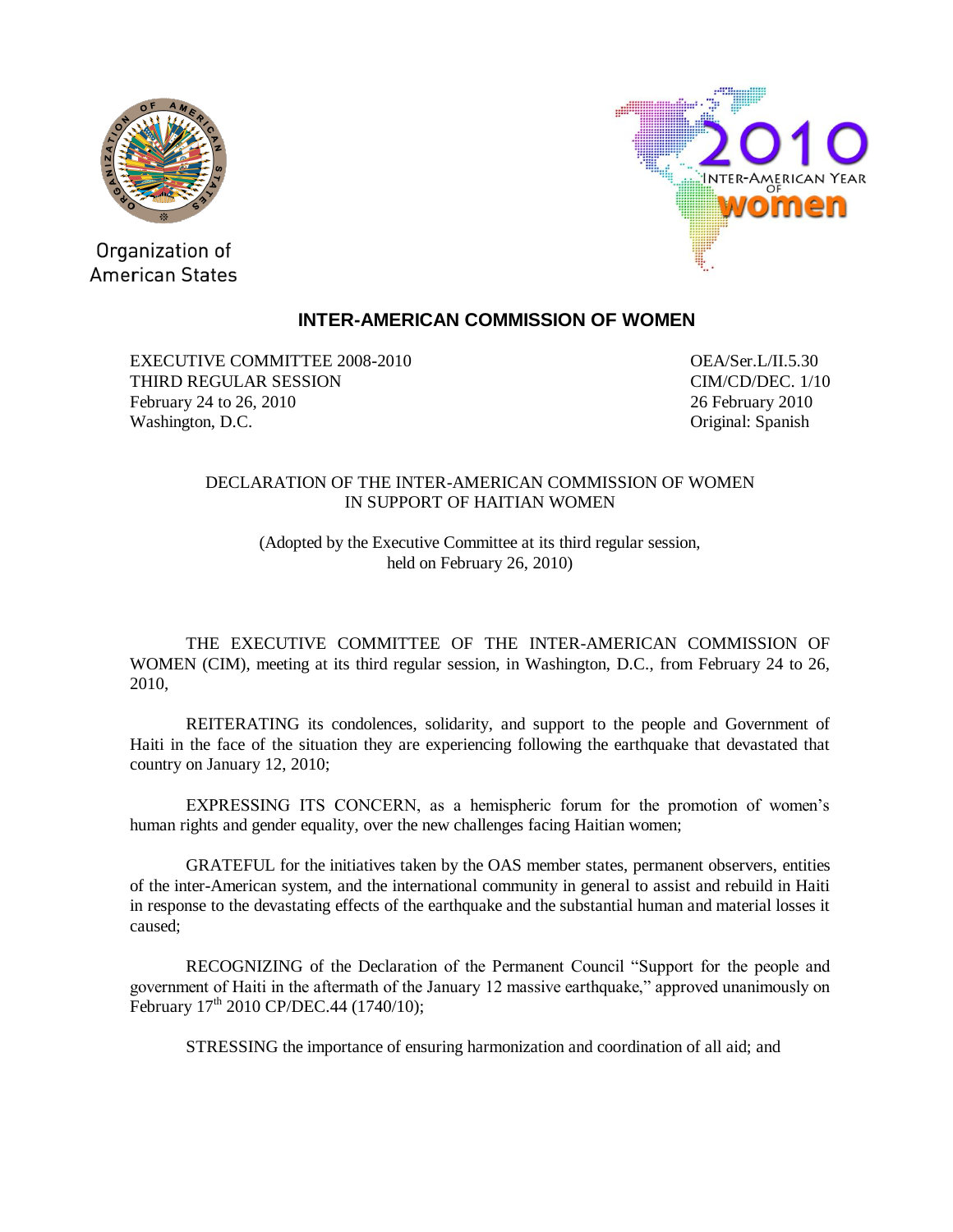RECALLING that the January 27, 2009, statement of the CEDAW Committee on the situation in Haiti calls for the identification of and attention to women's specific needs in all aspects related to food, health, safety, and participation in the current decision-making process and in long-term efforts,

## BEARING IN MIND:

- 1. That disasters of this type exacerbate the conditions of exclusion, discrimination, and poverty experienced by women and expose them to various forms of gender-based violence, such as domestic violence, sexual violence in exchange for favors or services, trafficking in persons for sexual exploitation or servitude, and the sale and smuggling of girls and boys, which can go unpunished owing to changes in police services and the administration of justice that result from circumstances like this one;
- 2. That Haitian women play a critical role in the building citizenship, in the survival of families and in the country's economy;
- 3. That women's risk of being affected by epidemics generated by the disaster has increased and that pre-existing health risks, like maternal mortality, tuberculosis, HIV/AIDS, and malaria, persist;
- 4. That, for cultural reasons, women have historically borne the burden of care and, in particular, for the care of children, the elderly, the sick, and the differently abled, which increases their responsibilities and entails additional work that make it difficult for them to participate in emergency, reconstruction, and prevention efforts;
- 5. That experience has shown that, when women are included in decision-making in emergency situations, efforts are more efficient and effective;
- 6. That it is vital to have a strengthened National Women's Affairs Mechanism to serve as a guide for public policies and for coordinating gender equality and women's rights efforts and policies;

RECOMMENDS to the OAS member states, permanent observers, entities of the inter-American system, civil society, and the international community in general that they:

- 1. Guarantee that the resources destined to the reconstruction of the country, through programmes, plans and actions, incorporate the gender perspective in the different phases of the emergency response, under the coordination of the Government of Haiti, and take care that this support takes into account the needs of Haitian women and does not reinforce traditional gender roles.
- 2. Provide urgent support, by all means within their power, to strengthen the Ministry of Women's Affairs and Women's Rights of Haiti so it can continue to carry out its functions during the country's current emergency response and longer turn economic recovery, and promote that any support to re-building public institutions in Haiti considers, from the beginning, the gender perspective as a fundamental element of public policy.
- 3. Promote the participation of women's and civil society organizations in democratic